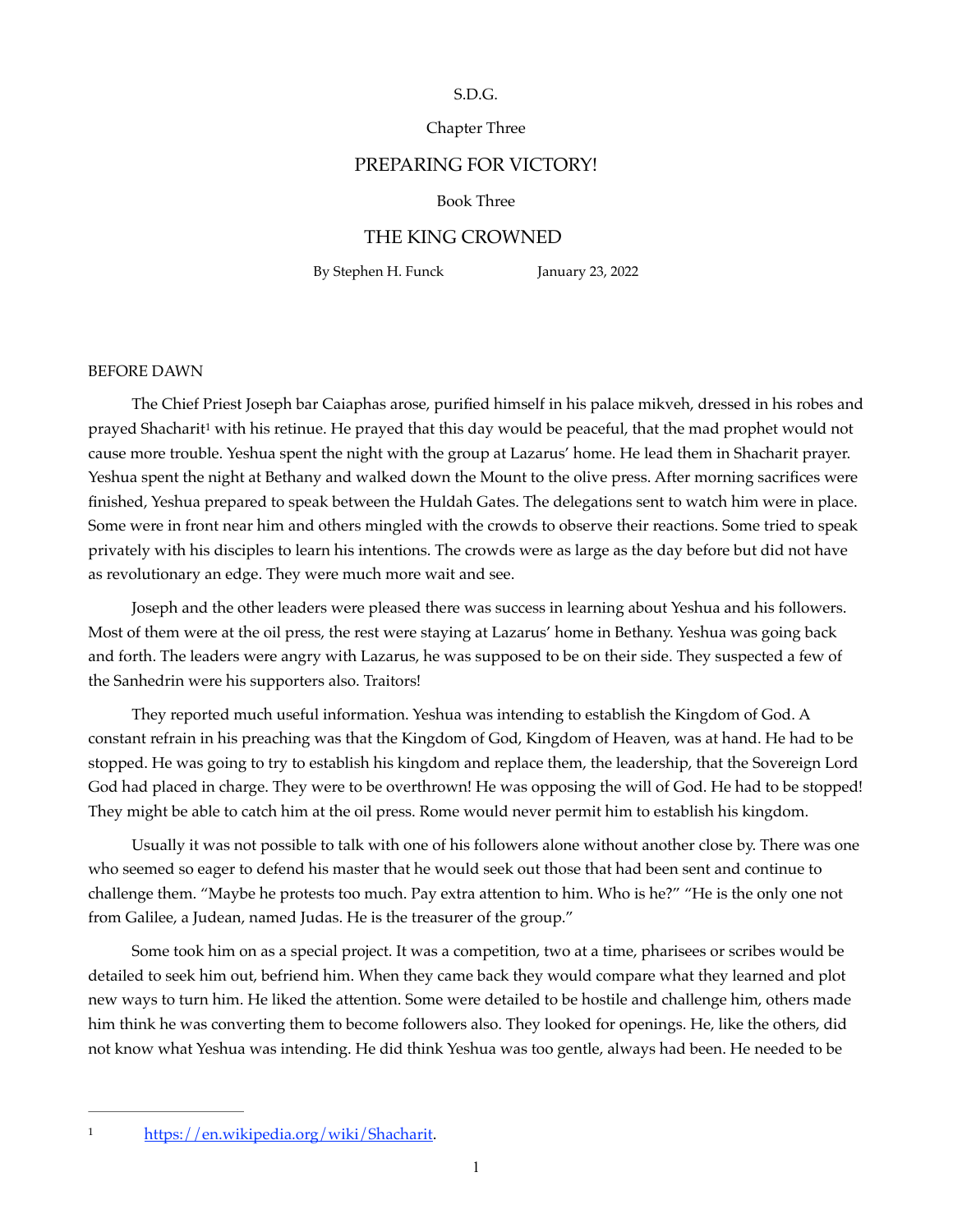more forceful, if he was to stir up the crowd to overthrow evil and establish the Kingdom of God. They flattered the fellow, that he was really was the one who knew what was needed.

Judas was going through the crowd when two men asked him, "Tell us about your teacher. Many like him and many are disturbed by what he does and says."

"Yes, he is hard to figure out. I have seen him work astounding miracles."

"We've heard he makes the blind see, the lame walk, healed those of troubled spirits. We have heard him called a fraud, doing fake miracles by the power of the evil one."

"No. They are all true, feeding five thousand men with a few loaves can not be faked."

"We heard many people quit following him after that."

"Yes. He said some things they found hard to accept."

"Have you heard him say anything that puzzled you?"

"I understand everything that Yeshua says. He speaks the truth of God."

Other men would come back to Judas with concerns for him personally. "You are too fine a man to be mixed up with a group like that. His other followers are unable to understand, to appreciate the finer points of the Torah. Your teacher speaks in parables. He sounds so close to God but he does not really know God's teachings. Why did you get involved with Him?"

"Yeshua is proclaiming the Kingdom of Heaven."

"How is he going to do that? Do you see him raising an army to make it happen?"

"The Kingdom of Heaven begins with Yeshua himself."

"Does he claim to be the Messiah?"

"Not exactly, some feel he came to this Passover to reveal his true nature and purpose."

"You are too wise, too intelligent, to be caught up in foolishness."

One of the Sanhedrin said to the Chief Priest: "We have to get Yeshua when there isn't a crowd around, bring him to the council. He has to be executed." "That means we have to get Pilate to agree," Joseph replied.

<span id="page-1-1"></span>"Pilate does not dare go against us again. Tiberius just overturned his orders.<sup>[2](#page-1-0)</sup> He won't dare cross us over one who is leading insurrection."

"But if he hears the crowds are for Yeshua and not for us, he might hesitate."

Another one of the Sanhedrin said: "We have to make sure the crowds he hears are with us. How many are really for him?" Others added: "He has twelve disciples, a few hundred Galileans, fishermen, tax collectors, prostitutes. Well, there are some higher, Lazarus of Bethany, There are even rumors of members of the Sanhedrin. Wives of a few prominent people." "No scholars, none of the teachers of the Torah."

Annas, the father in law, power ,behind the Chief Priest concluded, "He must not overthrow God's will. It must be done immediately." The Chief Priest cautiously added: "What if he is the Messiah? I heard he was baptized by John the son of Zachariah."

"Joseph, how dare you say that?" Annas retorted.

Another commented: "If he really is, then we will not succeed in stopping him. God will protect Him." Annas sharply questioned his son in law: "Joseph, do you think he might be the Messiah?"

<span id="page-1-0"></span>[<sup>2</sup>](#page-1-1) Philo On The Embassy of Gauis Book XXXVIII 299–305- [http://www.earlyjewishwritings.com/text/](http://www.earlyjewishwritings.com/text/philo/book40.html) [philo/book40.html](http://www.earlyjewishwritings.com/text/philo/book40.html)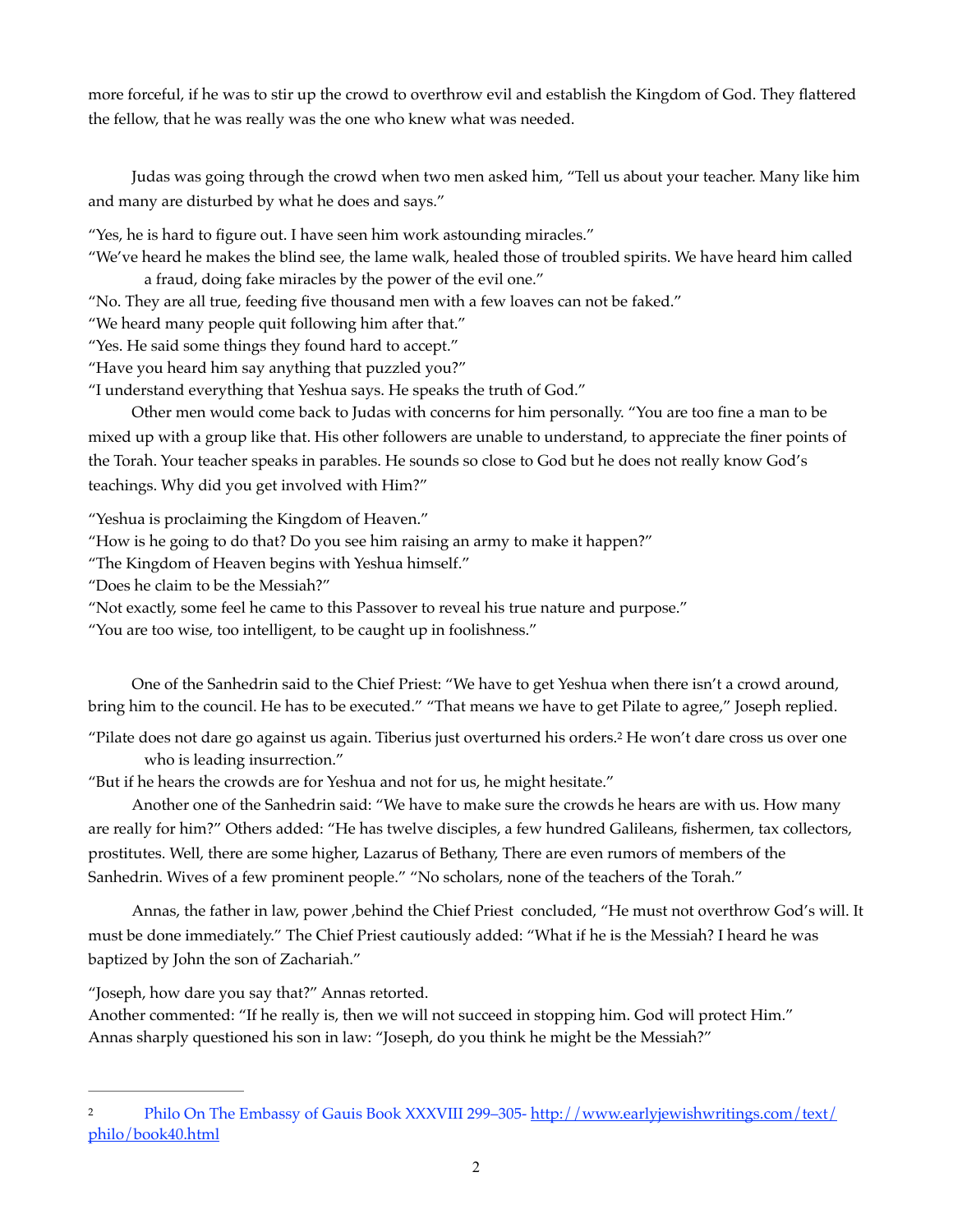"No, father. We are the leaders of the true faith. He is a self appointed rabbi, son of Mary - illegitimate, works with his hands, attracts the simple, all he does is attack the real leaders God selected."

The Chief Priest looked at the men gathered around them, raised his voice so those in the back would hear. "We must warn the people about this impostor, this threat to the House of God and our nation. What do you think we should do? How do we get the message to the people about Yeshua, son of Mary?" There was an explosion of ideas and suggestions, with many insulting comments.

The Chief Priest held up his hand for silence. "Good. You have heard many ideas. Each one of you, go to the men in your house, who are under your supervision. Pass the word along. Detail your men to mingle among the crowds, everywhere, not just those near the false prophet. Bastard, uneducated, laborer, village Galilean, breaker of law, revolutionary disrespectful of leaders, insulting the House of God, blasphemer. Remind them of the false prophets who came before him and the troubles they brought. Make sure many of the guard are in the crowd and around watching. Make sure they feel they are being watched."

<span id="page-2-1"></span>There was another issue of importance. Bar Abbas<sup>[3](#page-2-0)</sup> had finally been captured. What did the Chief Priest want done? It was very good news. Joseph thought, he asked, what the others would recommend since Bar Abbas was popular with some. It was decided to keep him in prison until after the crowds left and bring him to the Perfect just before he would leave for Caesarea. They did not want to deal with him and that Yeshua at the same time. It was a shame, they had to let him live an extra moment. Still all was going well, Bar Abbas caught, Yeshua would be soon also. It was looking like a fine Passover celebration.

On the other side of the City, the Prefect was holding the final court for the week. There were only three left to condemn. The local people did not ever like seeing men crucified. The were adamant that no one be on the crosses for the Holy Days. They even had to be dead before nightfall. Usually it took three days to die by crucifixion. Pilate was pleased he would be free the coming days. Sitting on Herod's throne, in the most glorious basilica in the Empire, made him feel important and powerful. It certainly impressed all who came before him. He always ordered all his retinue and a full century of soldiers to be in attendance when he held court.

Some were saying, they can't take Yeshua's words. He does not make sense. They walk away, prefer the other rabbis with their talk about being descendants of Abraham and keeping the laws. Yeshua is confusing. They want to know how they can be sure?

Now and then someone would come to Yeshua and ask for healing. The crowd cheered each time. They noticed, he never said the same words the same way. There was no "magic formula".

In the crowds men were saying "The great ones are very angry at that Yeshua from Nazareth. He is challenging their position and authority."

"They don't want to answer his questions because they know he will show them up."

"Do you remember when he told the parable about Lazarus and the rich man with five brothers? He said the five would not believe even if one came from the dead. Was that a prophecy?"

"Well, he raised Lazarus from the dead and the High Priest and the five brothers, sons of Annas won't believe."

<span id="page-2-0"></span><http://en.wikipedia.org/wiki/Barabbas> [3](#page-2-1)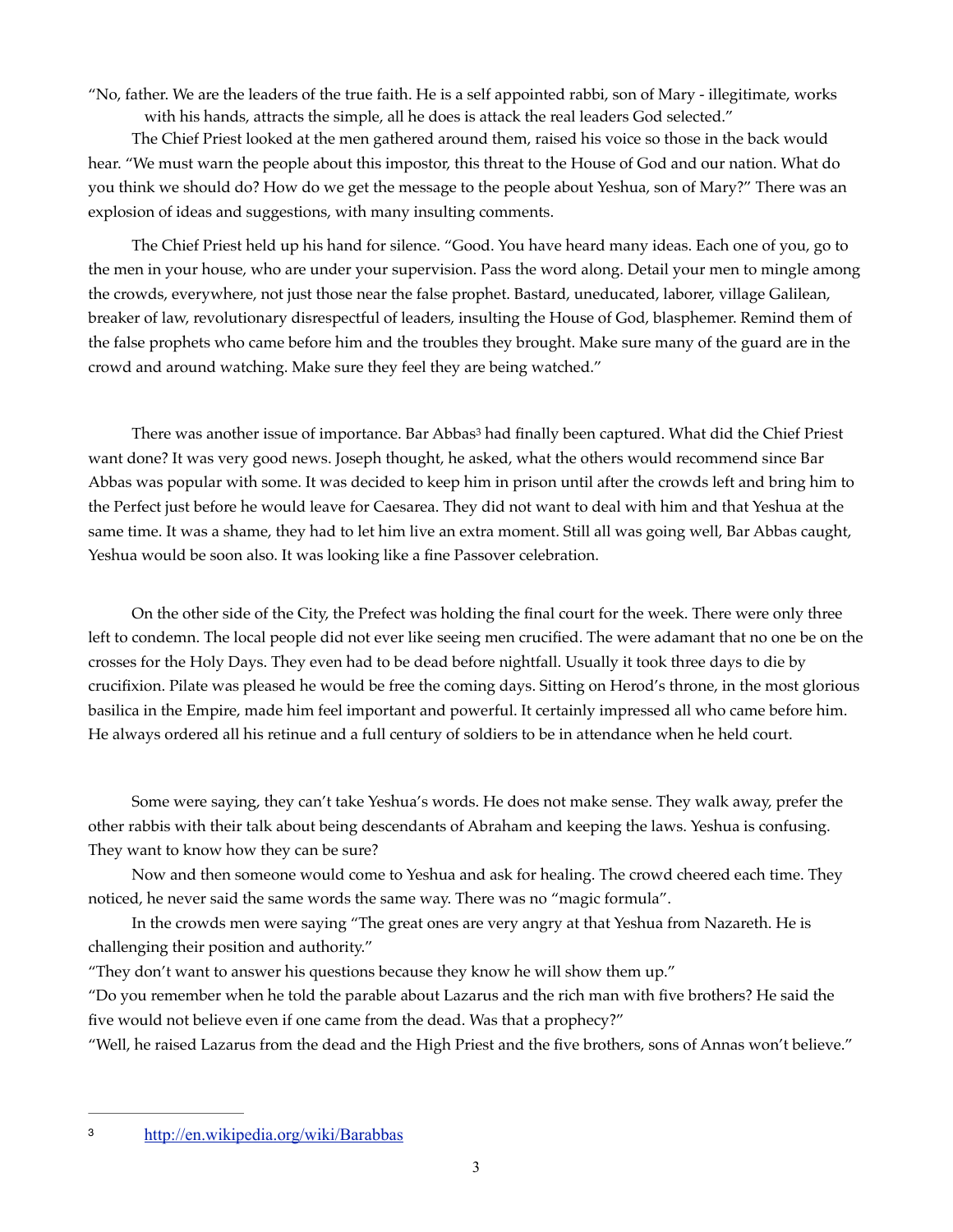The disciples were talking with each other "Sometimes I wonder about Judas. He goes off by himself at times. He has the purse. He acts like it is his personal money. Sometimes I wonder, should we tell Jesus? He isn't like us."

The priests, Pharisees, the leaders were happy to see Jesus losing popularity. They were confident it was because of their questions. The people could see they were unified in opposition. Since the numbers of Yeshua's followers was going down, it might be possible to arrest Jesus. Still as long as he was at Lazarus' in Bethany it was too risky. They would have to get him through all the people camped on Mt Olives. They need to catch him with fewer people around.

Some men were talking about Yeshua as they walked from one group to another. "That Gameliel sure knows his torah." "Yeshua sure has a lot of people stirred up." "If we go again maybe we will get to see him perform one of his miracles." "Yeshua constantly changes how he says things. Other rabbis always say the same things the same way." With Yeshua you have to listen carefully to what he is saying." "Every time he tells a parable he modifies it." "His prayers, healings have no set pattern." "Is he doing it this way on purpose?" "Why?" "Well it makes me cautious. It seems those who are sure they have it right have missed something. Some think it is a sign he is not right, but others who know him, can't see him as incompetent."

### DOWN BELOW

<span id="page-3-1"></span>Under the temple court[s](#page-3-0) are many cisterns<sup>[4](#page-3-0)</sup> that supply the water for the fountains above. Inside, forgotten men, in the gloom, pump the water. The drains that let the rain water in from the pavement above are all the light and air they have. Down below they talked about what they heard about this Yeshua of Nazareth, prophet. They knew the powerful hated him and heard he was concerned for those cast down. Was there anyone lower than they? They sent one above to see and report back.

He tried to get near Yeshua but an officer stopped him. He was wearing clothes from the cistern and looked out of place. As the officer was beating him, some of Yeshua's followers interceded. As long as they would stay in the back of the crowd, the officer let them talk. The followers had not realized men were working beneath their feet. "It is always like that. Nobody thinks where water comes from on top of the mount." It was not just needed for the huge number of people, it took a lot of water to clean all the animals sacrificed.

<span id="page-3-0"></span>[Temple Mount cisterns](https://www.google.com/search?q=Temple+Mount+cisterns&hl=en&client=safari&rls=en&tbm=isch&tbo=u&source=univ&sa=X&ei=E1I_UaKsO-SD0QGB_4CwCw&ved=0CDMQsAQ&biw=1227&bih=978) [http://www.bible.ca/archeology/bible-archeology-jerusalem-temple-mount-](http://www.bible.ca/archeology/bible-archeology-jerusalem-temple-mount-charles-wilson-charles-warren-drawing-1864ad.jpg) [4](#page-3-1) [charles-wilson-charles-warren-drawing-1864ad.jpg](http://www.bible.ca/archeology/bible-archeology-jerusalem-temple-mount-charles-wilson-charles-warren-drawing-1864ad.jpg) The numbered items are cisterns The following is my favorite <http://www.ritmeyer.com/2007/04/04/digging-the-temple-mount-an-introduction/> The Temple courts would catch the winter rains and fill the cisterns for later use. There had to be sufficient water for cleaning up the vast number of sacrifices. The cisterns are far too large to be emptied by buckets on ropes. Water wheels Archimedes' Screws [https://en.wikipedia.org/wiki/Archimedes%27\\_screw.](https://en.wikipedia.org/wiki/Archimedes%27_screw) and piston pumps would have been used, [https://www.britishmuseum.org/collection/object/G\\_1892-0517-2](https://www.britishmuseum.org/collection/object/G_1892-0517-2). A listing of the water supplies of city and temple is at<http://www.romanaqueducts.info/aquasite/jerusalempools/index.html> A description of the Temple Mount water works 200 years prior is in The Letter of Aristeas 83 - 91. [https://www.ellopos.com/](https://www.ellopos.com/blog/4508/letter-of-aristeas-full-text-in-greek-and-english/34/) [blog/4508/letter-of-aristeas-full-text-in-greek-and-english/34/](https://www.ellopos.com/blog/4508/letter-of-aristeas-full-text-in-greek-and-english/34/) Islam requires washing before entering a mosque. The Dome of the Rock's ablution fountain, al-Kas ("the Cup"), was first built in 709, supplied with water from Solomon's Pools, near Bethlehem.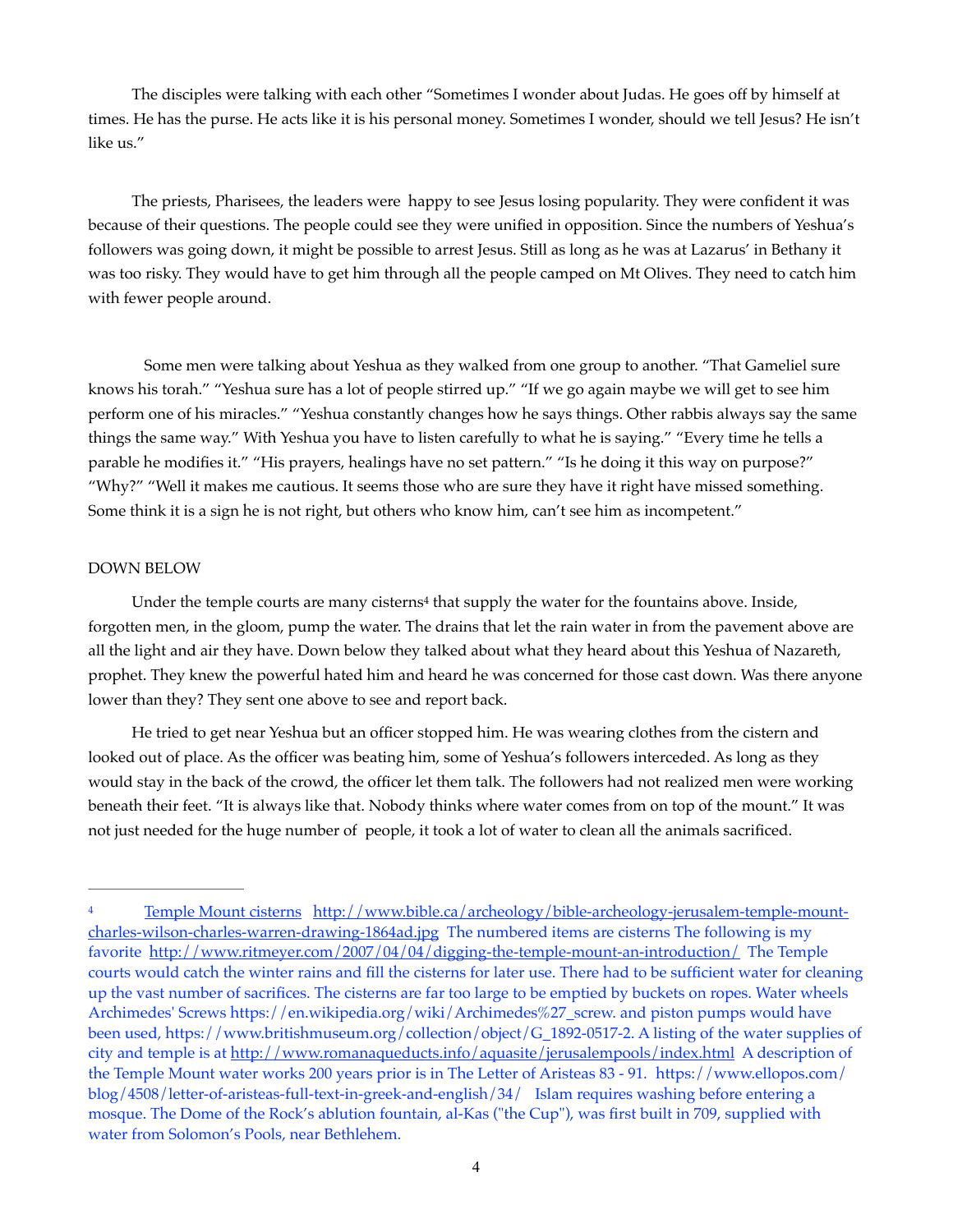They told him Yeshua was a working man, nearly all of his disciples were also. The major part of his message was what always was proclaimed, God's concern for the downtrodden, the poor, the slave. Yeshua proclaimed the last would be first and the first, last. The men below were encouraged to think Yeshua might care about them. The authorities certainly did not.

A plan was formed. They would tell Judas the chief priest would like a private conversation with Yeshua. He did not want the other leaders know. It would attract too much attention to go through the pilgrims to Bethany. Could Judas let them know when Yeshua would be at the olive press? They did not want Yeshua know in advance that the Chief Priest wanted to meet. He might tell others and they would want to get involved. Judas said Yeshua had been spending some nights in Bethany and some at the olive press. They asked Judas to let them know when he would be at the olive press. Victory was in sight.

<span id="page-4-4"></span>Some of the priests reminded them about Theudas and Athronges<sup>[5](#page-4-0)</sup>. They took advantage of the peoples' eagerness for the messiah. It gave opportunity for evil men to try to make themselves someone great. Some even wanted to make that John baptizing by the Jordan the Messiah. He got himself killed by trying to be a prophet.

<span id="page-4-5"></span>Some other priests sent a delegate to the Prefect asking permission to use the lower palace at Herodium<sup>6</sup>[.](#page-4-1) Pilate agreed to meet him in the Small Throne Room. He invited the Quaestor Lucas and the new servant, Titus, to attend. He asked the servant if he could write. Titus assured him the servant was fully trained in all useful arts. Pilate made an impressive appearance, seated on the throne, flanked by Titus and servant and four soldiers. The request was for five days and 300 guests. The Prefect reminded him the palace had great costs. The price would be 1500 drachmas. They had to provide all the food for themselves and for the staff and the Century in the upper palace. The priest agreed. Pilate ordered the servant to write the order, delivering it when the money was received. It was the normal rate and agreement.

Titus asked why the priests wanted to use that palace? Pilate said they did things there that they could not do in the city. He would show it to Titus when they toured the province. "The sights here rivaled the greatest in Rome." Titus commented he did not think they could equal the palaces along the Bay of Naples. Pilate replied, "None there is greater than what is here." Titus asked why a Century was there? "Rome controls all the fortresses[.](#page-4-2) We have to station men in them. I only have a cohort to cover from here to Elath<sup>[7](#page-4-2)</sup>. I can only put a Century or two in any one place."

<span id="page-4-7"></span><span id="page-4-6"></span>"That is not enough for war."

"The real army here is Judean. We represent Rome. Still a Century could hold Herodium or Masada. A Cohort could hold the palace here or the Antonia until Rome could send legions."

Yeshua told parable after parable, the kingdom of heaven. They were to love God and love all people. They felt he was talking about them as the people in that Kingdom and about himself as the Messiah. He retuned to the olive press and led the group there to join the rest in Bethany. for the Maariv prayers<sup>[8](#page-4-3)</sup> at the close

<span id="page-4-0"></span><sup>&</sup>lt;sup>5</sup> [https://en.wikipedia.org/wiki/List\\_of\\_Jewish\\_messiah\\_claimants](https://en.wikipedia.org/wiki/List_of_Jewish_messiah_claimants) Judas the Galilean Acts [5](#page-4-4):37

<span id="page-4-1"></span><http://herodium.org/home/><https://en.wikipedia.org/wiki/Herodium>[6](#page-4-5)

<span id="page-4-2"></span><sup>7</sup> <https://en.wikipedia.org/wiki/Elath><https://en.wikipedia.org/wiki/Aqaba>

<span id="page-4-3"></span><sup>8</sup> [https://en.wikipedia.org/wiki/Maariv.](https://en.wikipedia.org/wiki/Maariv)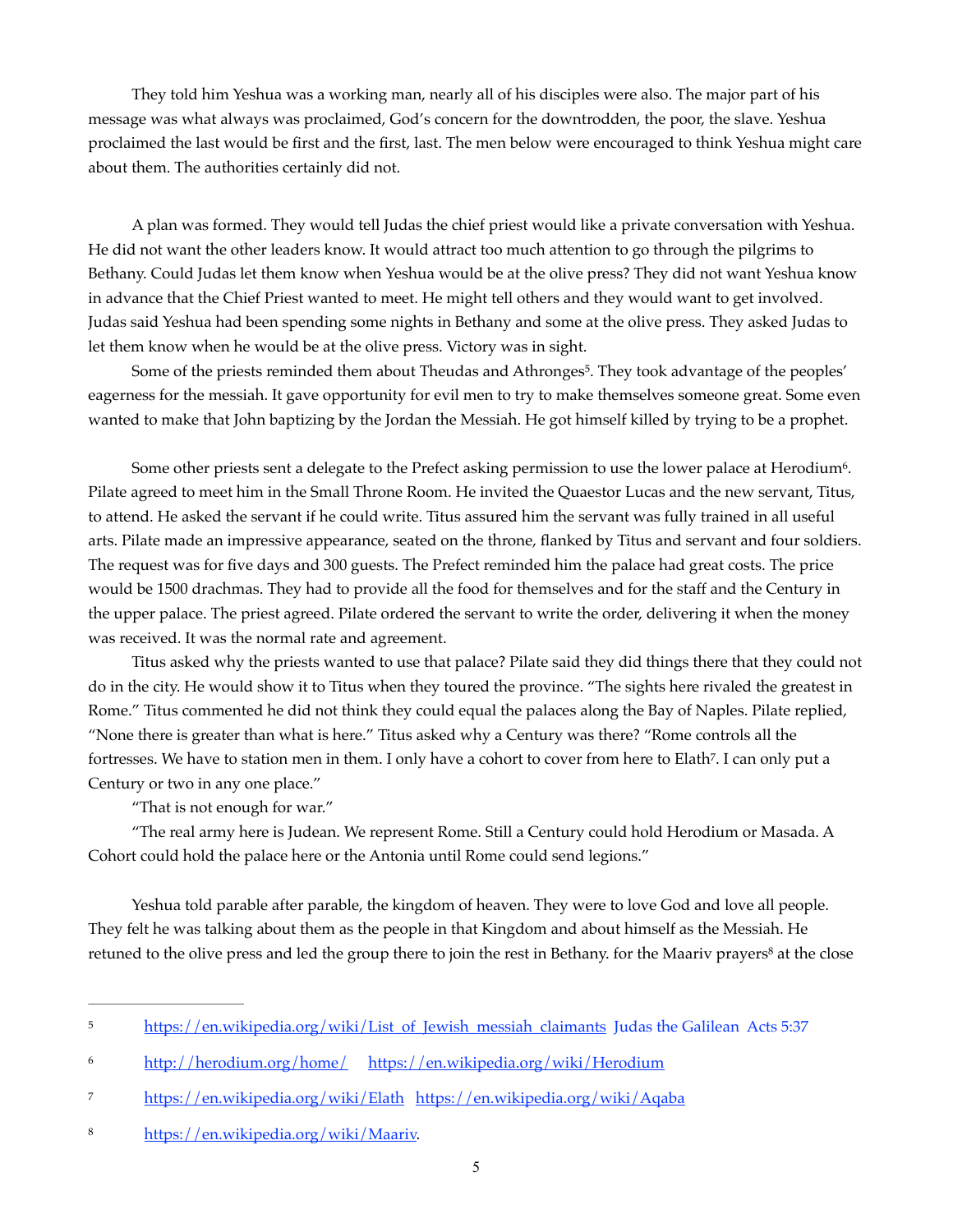<span id="page-5-4"></span>of day.<sup>9</sup> Simon the Leper had invited them to dinner.<sup>10</sup> Lazarus became a follower of Yeshua after he saw Yeshua had healed Simon. It was a great banquet for Yeshua and all his followers with wonderful food and music. One of the guests, a woman anointed Yeshua. The glorious odor filled the room and beyond. Astounding! Again! Yeshua was anointed a few days before at Lazarus'. It smelled very expensive. Yeshua said it was a fitting gift, preparation for his burial. Jesus was being prepared for his victory.

### AT DAWN

Yeshua spent the night with the group at Lazarus' home. He led them in the morning Shacharit prayer. Those at the olive press held their own prayer. He had been reminding them the words and forms were traditions of men. As such they were to be taken seriously. There would come a time when the Holy Spirit would lead them into new and different prayers and observances.

<span id="page-5-5"></span>The Chief Priest Joseph bar Caiaphas arose and prayed Shacharit with his retinue. He prayed that this day would be peaceful. Yeshua came after the morning sacrifices and took his place between the Huldah Gates. Each day as he was teaching, he healed those who came[.](#page-5-1)<sup>[11](#page-5-1)</sup> Yeshua's teaching was more of what he had said before. That was a disappointment to those who wanted him to proclaim himself the messiah. His constant call for repentance and the announcement that the Last Judgement, the Kingdom was at hand did not calm the fears of the authorities. He seemed to imply that he was to be the Judge, the King of the Kingdom. The day went very much like the prior days.

<span id="page-5-6"></span>On the way back to Bethany, Yeshua paused with his followers at the top of the Mount of Olives. They were looking the glorious Temple and surrounding courts. It was in reality the most impressive sight in the world, gleaming with the purest white stone and gleaming gold<sup>12</sup>[.](#page-5-2) It thrilled everyone's heart. Yeshua's words shocked and disturbed them. He said it would soon be destroyed. Not one stone would be left standing on another[.](#page-5-3) He warned them when they saw the armies come, they were to flee.<sup>[13](#page-5-3)</sup> After Maariv prayer with those at Lazarus", he went down to spend the night at the olive press.

### <span id="page-5-7"></span>AT DAWN

Yeshua lead the morning Shacharit prayer with those gathered at the oil press. After eating their morning meal the waited for the rest to come and join them before going to the Temple.

The Chief Priest Joseph bar Caiaphas arose and prayed Shacharit with his retinue. He prayed that this day would bring victory over the problems before them. After the morning sacrifices Yeshua took his place. The crowd before him was smaller and felt more distant. The delegated observers were pleased, he seemed to be

<span id="page-5-0"></span><sup>10</sup> [https://en.wikipedia.org/wiki/Simon\\_the\\_Leper](https://en.wikipedia.org/wiki/Simon_the_Leper) https://en.wikipedia.org/wiki/Anointing\_of\_Jesus

<span id="page-5-1"></span><sup>&</sup>lt;sup>[11](#page-5-5)</sup> Matthew 21:14

<span id="page-5-2"></span>[<sup>12</sup>](#page-5-6) <https://www.ritmeyer.com/2018/07/22/3d-model-solomons-temple-explained/>[https://](https://www.youtube.com/watch?v=EHs07DVRzOs) [www.youtube.com/watch?v=EHs07DVRzOs](https://www.youtube.com/watch?v=EHs07DVRzOs) [https://www.realmofhistory.com/2019/04/08/herods-temple](https://www.realmofhistory.com/2019/04/08/herods-temple-history-reconstruction/)[history-reconstruction/](https://www.realmofhistory.com/2019/04/08/herods-temple-history-reconstruction/) 

<span id="page-5-3"></span>[<sup>13</sup>](#page-5-7) https://en.wikipedia.org/wiki/Olivet\_Discourse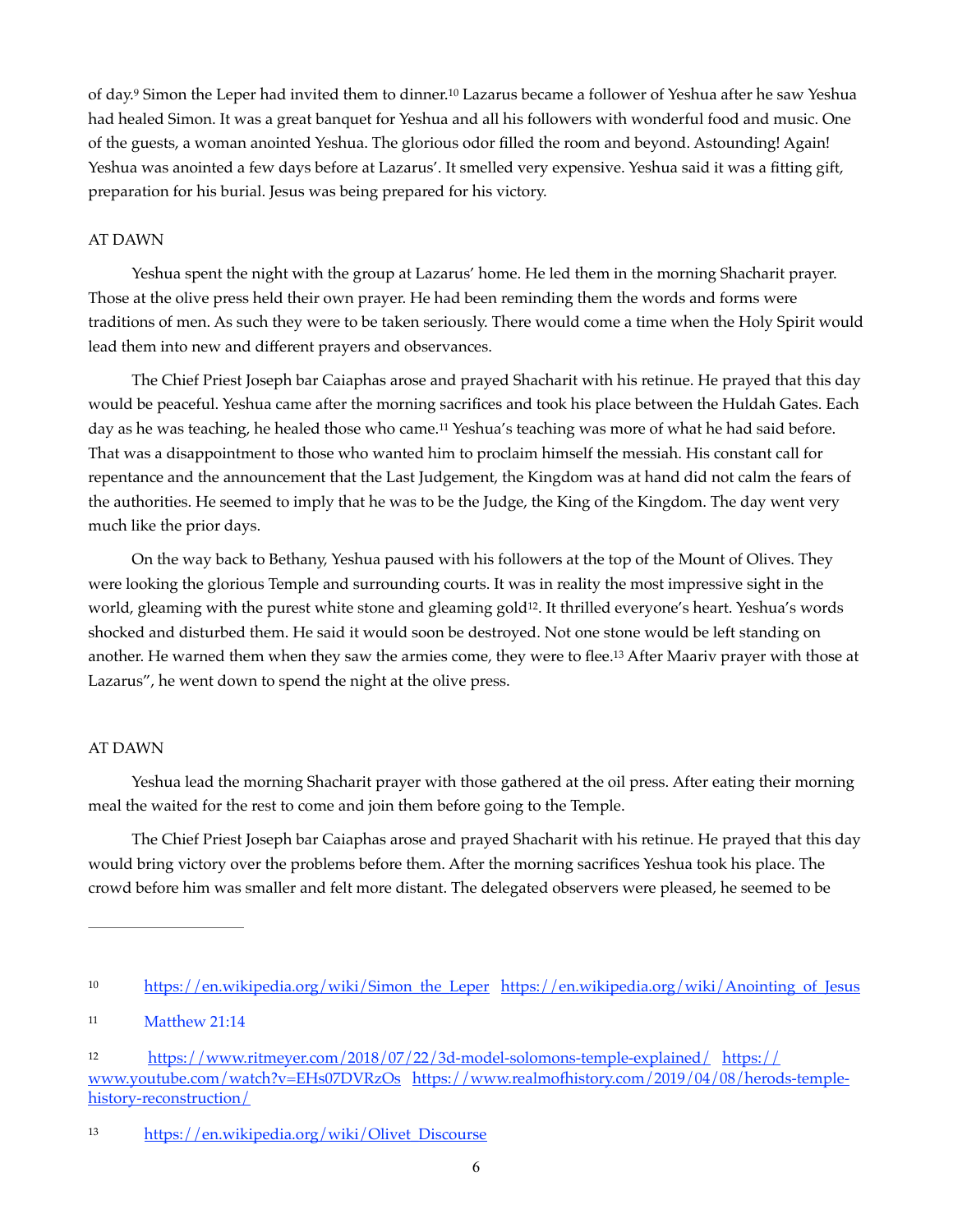losing popularity. His disciples were frustrated. In their hearts they hoped, knew, he was the Messiah, They were wondering how this would be revealed. Judas' friends pressured him to let them know when the Chef Priest could meet Yeshua at the olive press.

After midday, when the sun began to go down, the Essenes began to slaughter their lambs. Yeshua announced that he was finished speaking. The crowd wanted Him to continue. Yeshua told them to watch and pray, the Kingdom of God was among them. He led his followers out of the Temple. He went to Lazarus and asked to use his mikveh to prepare himself.

# QUESTIONS

- 1 The Gospels have a narrow focus. How can the reader see the wide picture that the people there had?
- 2 How was. Judas tempted?
- 3 There are enormous cisterns under the Temple Courts. How were they emptied?

The Gospels record the events of Jesus' life. They do not include the background information everyone knew at the time they were written. This is one of a series of stories that includes that background faithful to what is known about the history and culture. I hope this provokes-in a good way-the reader to think deeply about the Scriptural account.

- I have a principle that God does not want us to know some things too well. He obscures them by having multiple accounts. For example two versions of the Ten Commandments, Lord's Prayer, four of the words of institution. Not to mention the four Gospels diverge at the arrest of Jesus. We would think there should be one clear affirmation.
- God knows best. That does not mean we should not search out the hidden things for God's meaning. His hiding is an invitation to search, to find. Some Scholars endeavor to prove the Scriptures are in error to demonstrate their own superior mastery. Which is not the same as turning rocks over to discover what may be beneath. A pet complaint I have is when scholars today seek to prove that the people of the scriptures did not know the meaning of what they said. Example. If the scriptures call Jesus' Last Supper a passover meal and we do not think it fits our definition today. We must adjust our opinion to their assertion. At least accept that they are reinterpreting the meaning of passover meal to be something new by the force of God's inspiration.

Many thanks to my patient wife Lynne for repeatedly proofreading.